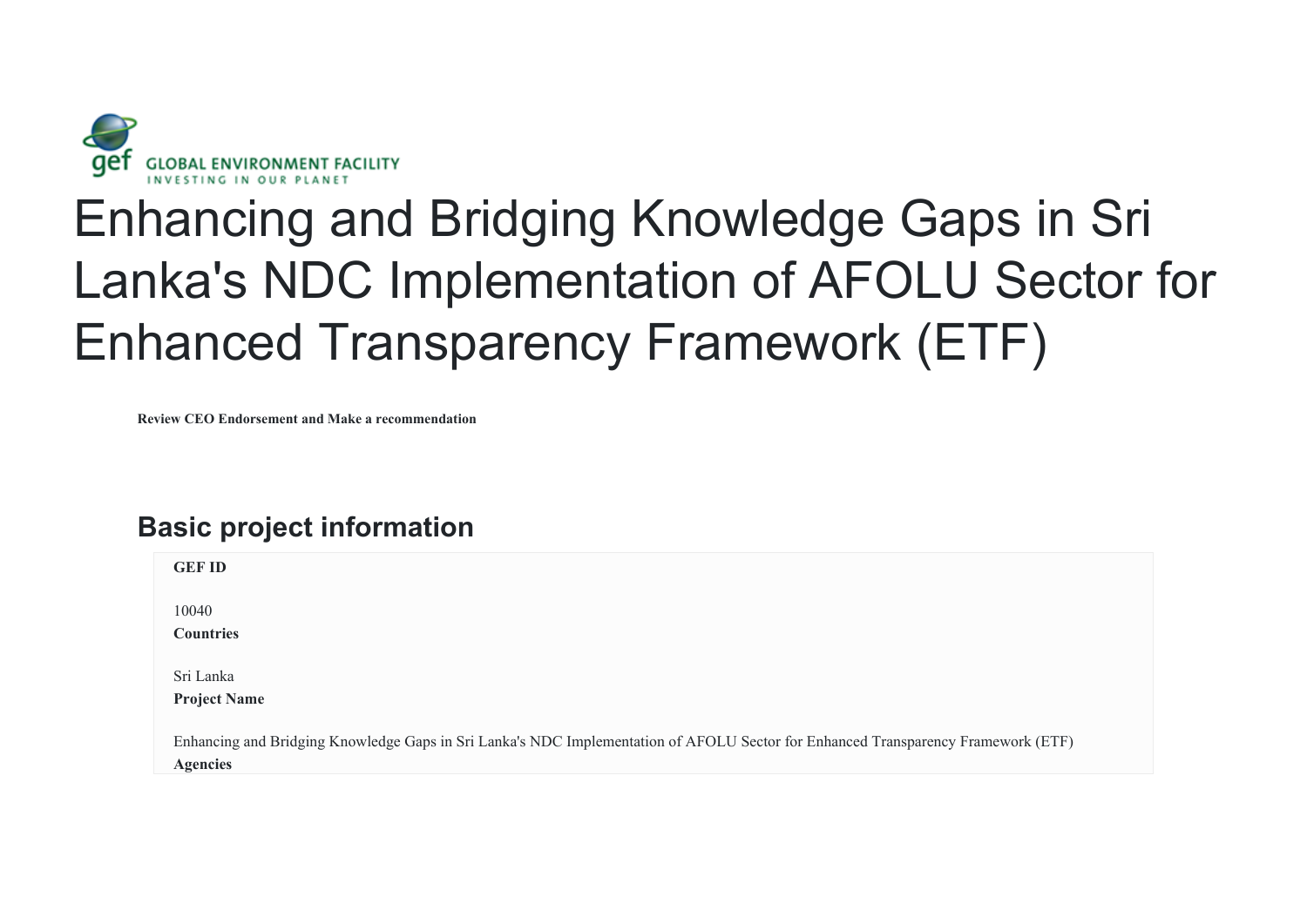| FAO<br>Date received by PM                 |
|--------------------------------------------|
| 5/24/2019<br><b>Review completed by PM</b> |
| 12/3/2020<br><b>Program Manager</b>        |
| Satoshi Yoshida<br><b>Focal Area</b>       |
| Climate Change<br><b>Project Type</b>      |
| <b>MSP</b>                                 |

### **PIF CEO Endorsement**

**Project Design and Financing** 

**1. If there are any changes from that presented in the PIF, have justifications been provided?** 

Secretariat comment at CEO Endorsement Request AT, 06/04/19: Yes.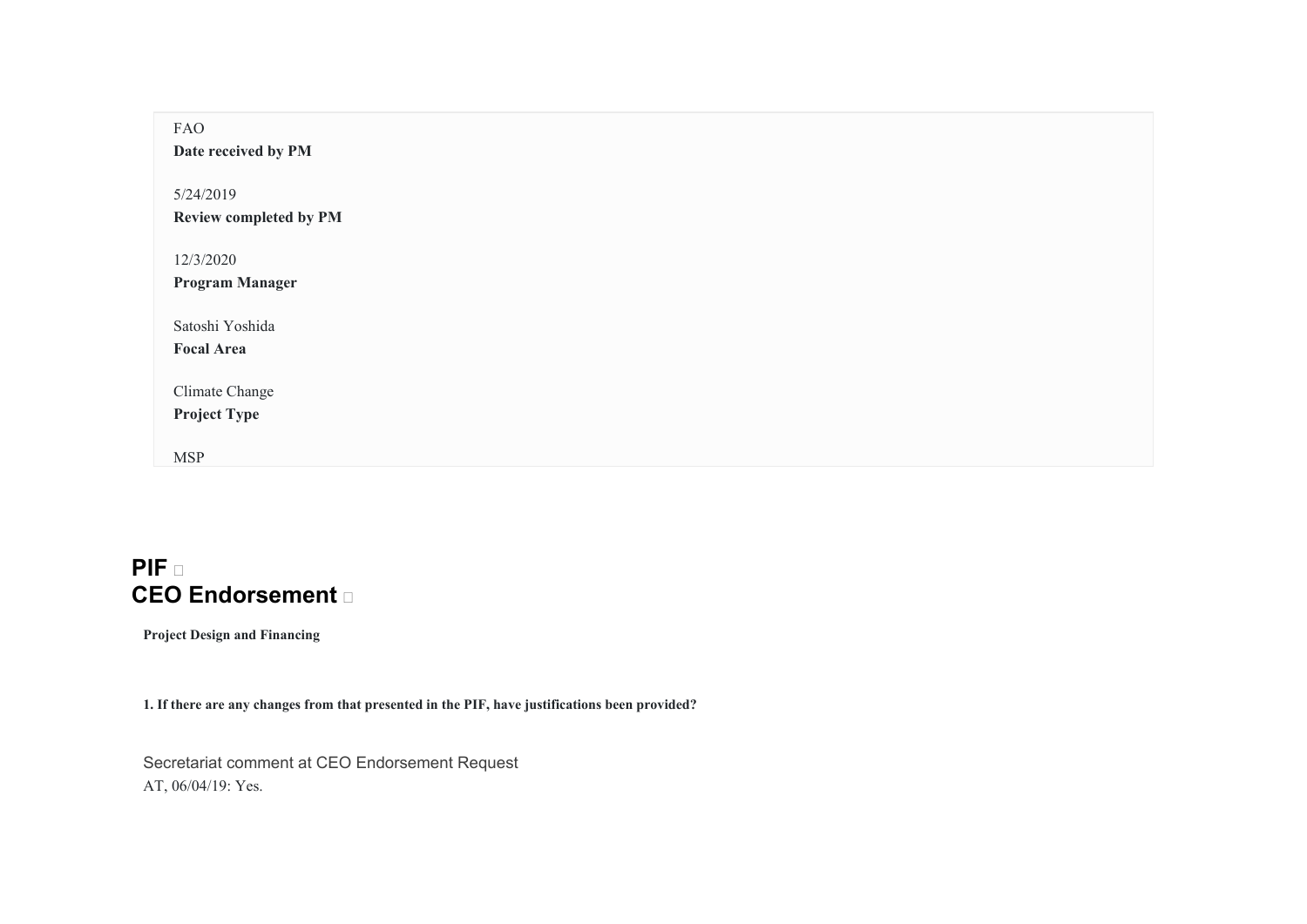A.1.1. The rationale for the project as described in the PIF remains accurate. Additionally, feedback from the stakeholder suggested that the project will generate efforts to support technical and financial sustainability for ETF. The stakeholder consultations highlighted short-comings associated with ETF-related measurements (e.g., completeness, accuracy, uncertainty, standardization, funding, etc.), which cascade to challenges in data-sharing, analysis, reporting, and decision-making. Therefore, the project's activities now have an increased focus on building technological and technical capacities to close those gaps, including significant portions of the budget for ETF-related technologies (e.g., for establishing emissions factors, validating proxy measures, etc.) and training (including training of trainers, training materials, QC guidelines, etc.).

A.1.2. The baseline scenario has been updated to recent evolving circumstances and will be further updated at the project's inception and throughout the project's implementation as part of the continued stakeholder engagement process.

A.1.3. Beside the elements discussed in A.1.1 above, the proposed alternative scenario is largely consistent with the PIF. There have been some adjustments to the wording of the log frame in order to phrase more cleanly some of the conceptual distinctions between components. In particular, Component 1 now focuses on coordination and reporting issues. Component 2 focuses on measurement and verification for climate-change mitigation. Component 3 focuses on measurement for climate-change adaptation

A.1.4. Incremental/ additional cost reasoning remain unchanged from the PIF. The co-financing, commitments from government and FAO Sri Lanka remain unchanged. Additionally, consultations during the PPG phase have identified several opportunities for engagement with other on-going projects in Sri Lanka mentioned in PIF.

A.1.5. No change from PIF.

A.1.6. Prodoc adds to what was described in PIF by expanding efforts to strengthen sustainability, especially technical capacity building in gap areas as well as providing financial sustainability.

Response to Secretariat comments **2. Is the project structure/ design appropriate to achieve the expected outcomes and outputs?** 

Secretariat comment at CEO Endorsement Request AT, 06/04/19: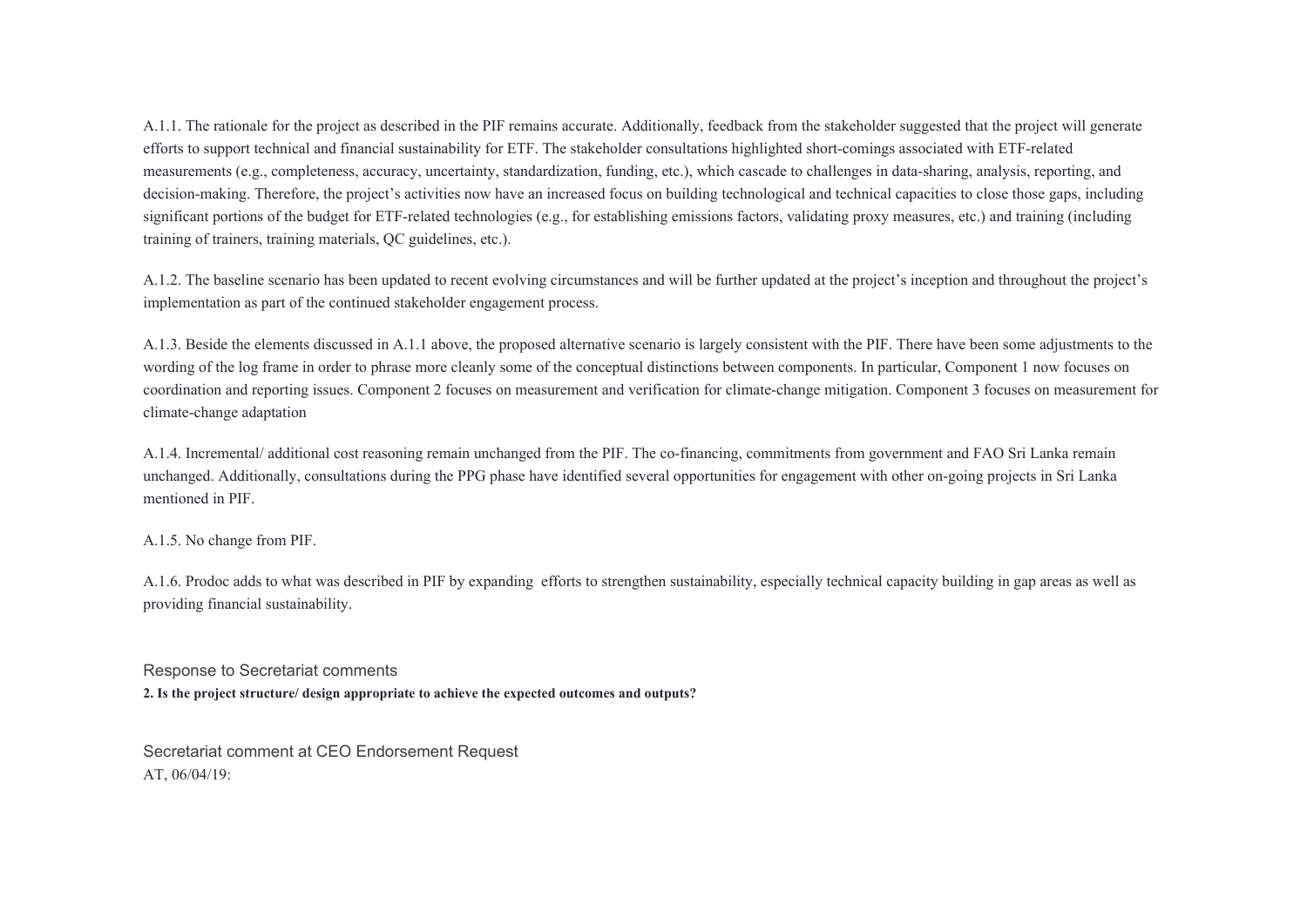#### [Comment]

Please create a new Project Component/Outcomes/Outputs on the M&E and revise the CEO Approval Request, Project Document and other relevant documents appropriately. Please match the budget of this M&E Component with information stated in Part II. C. "Describe the Budgeted M&E Plan".

AT, 08/27/19: Thanks for you update. Please see the additional comment in Box 12 below relevant to the budget.

Response to Secretariat comments Thank you for your feedback. The M&E table has been updated in line with other approved CBIT projects. **3. Is the financing adequate and does the project demonstrate a cost-effective approach to meet the project objective?** 

Secretariat comment at CEO Endorsement Request AT, 06/04/19:

[Comment]

Budget for M&E stated in the Table in CEO Approval Request (for example, total project budget for M&E is \$89,100 and its breakdown) is not adequately explained in Part 1 / Table B as well as the budget table in Project Document (Appendix 3, page 88-90). Please address it. (See the comment in box 2 above.)

AT, 08/27/19: Thanks for your update. Please see the comment in box 12 below relevant to the budget.

Response to Secretariat comments M&E table has been updated.

**4. Does the project take into account potential major risks, including the consequences of climate change, and describes sufficient risk response measures? (e.g., measures to enhance climate resilience)** 

Secretariat comment at CEO Endorsement Request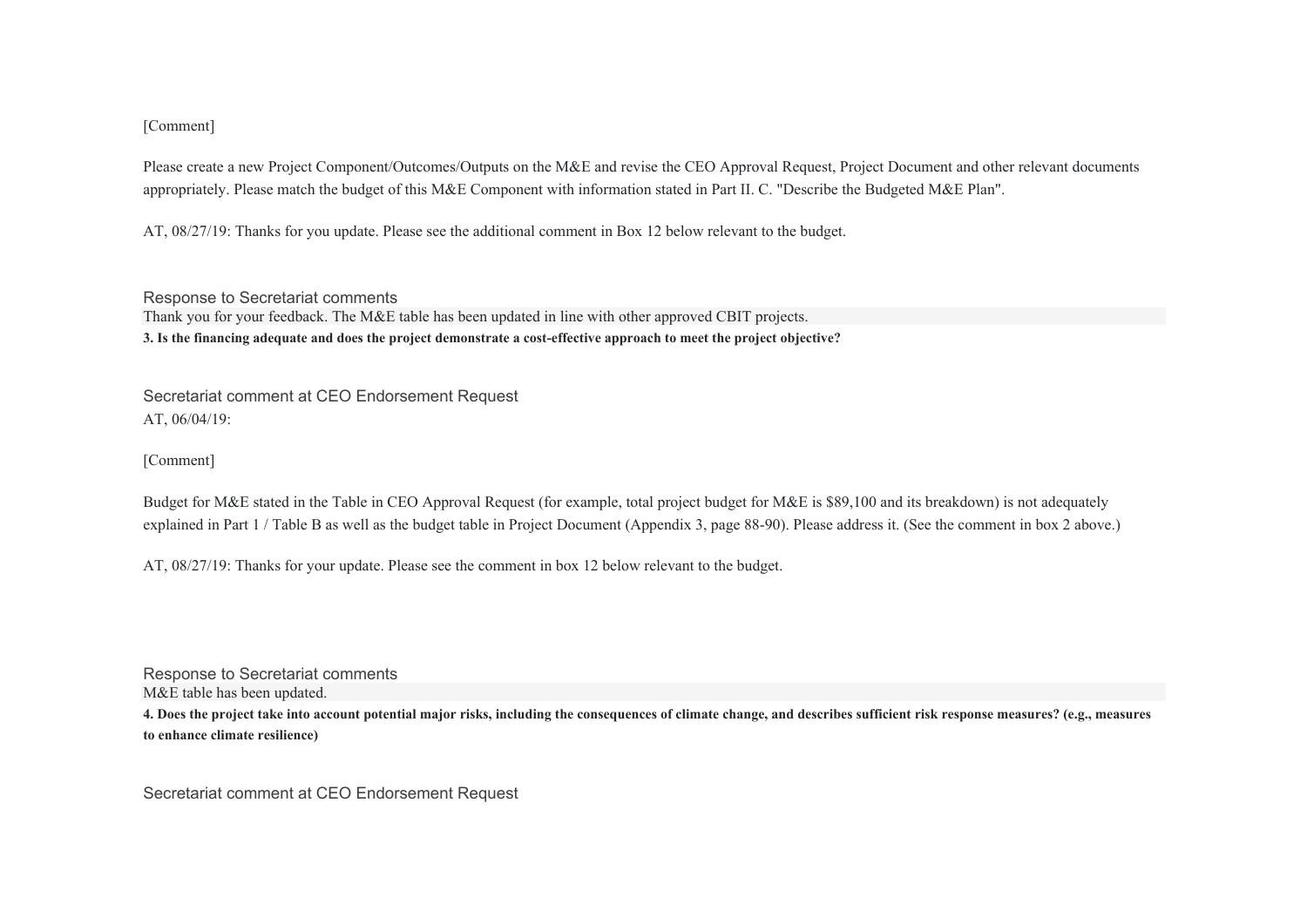AT, 06/04/19: Yes.

SY, July 15, 2020: Please provide COVID-19 related risks and measures if they exist, in this review sheet or in the document, as appropriate.

SY, Nov 25, 2020: Thank you for adding COVID-19 risks. Some elaboration on measures would be helpful.

SY, Dec 2, 2020: Comment cleared.

Response to Secretariat comments RE 15 July:

The COVID-19 related risks have been added to the Risk Table accordingly.

RE 25 Nov:

Thank you for the feedback. The Risk table has been updated by including proposed measures.

**5. Is co-financing confirmed and evidence provided?** 

Secretariat comment at CEO Endorsement Request

AT, 06/04/19: Yes. The confirmation letters on the co-finance by co-financiers were attached.

SY, July 15, 2020: Please revise the category of the co-financing from the government (in-kind).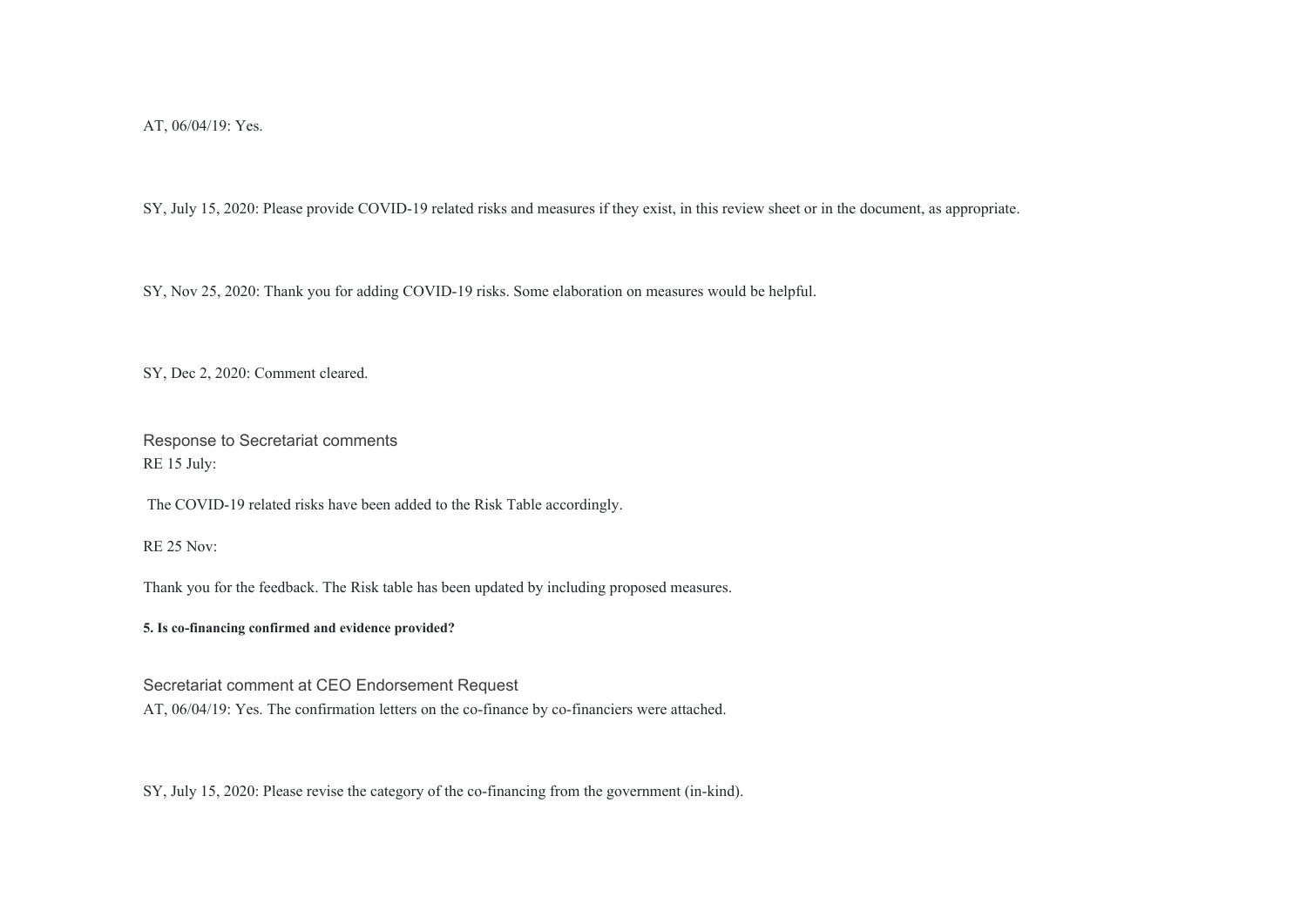SY, Nov 25, 2020: Thank you for the revision. Please confirm that the co-financing letters are still valid. We note that co-financing does not cover PMCs while cofinancing is not a requirement for the project.

SY, Dec 2, 2020: Comments cleared.

Response to Secretariat comments RE 15 July:

Co-financing section has been updated accordingly.

RE 25 Nov:

Though the NTE has shifted to December 2022 (tentatively), after consultation with the co-financiers, we have obtained confirmation from the co-financiers (Ministry of Environment and Wildlife Resources and FAO) that their co-financing amount will not change.

Following approved GEF-6 CBIT projects (such as Bangladesh (9986) and PNG (9833)), Sri Lanka CBIT project's co-financiers determined that covering PMCs from co-financing is not required. However, if the situation changes during implementation, such updates will be reported through the PIR exercise.

**6. Are relevant tracking tools completed?** 

Secretariat comment at CEO Endorsement Request AT, 06/04/19:

[Comment]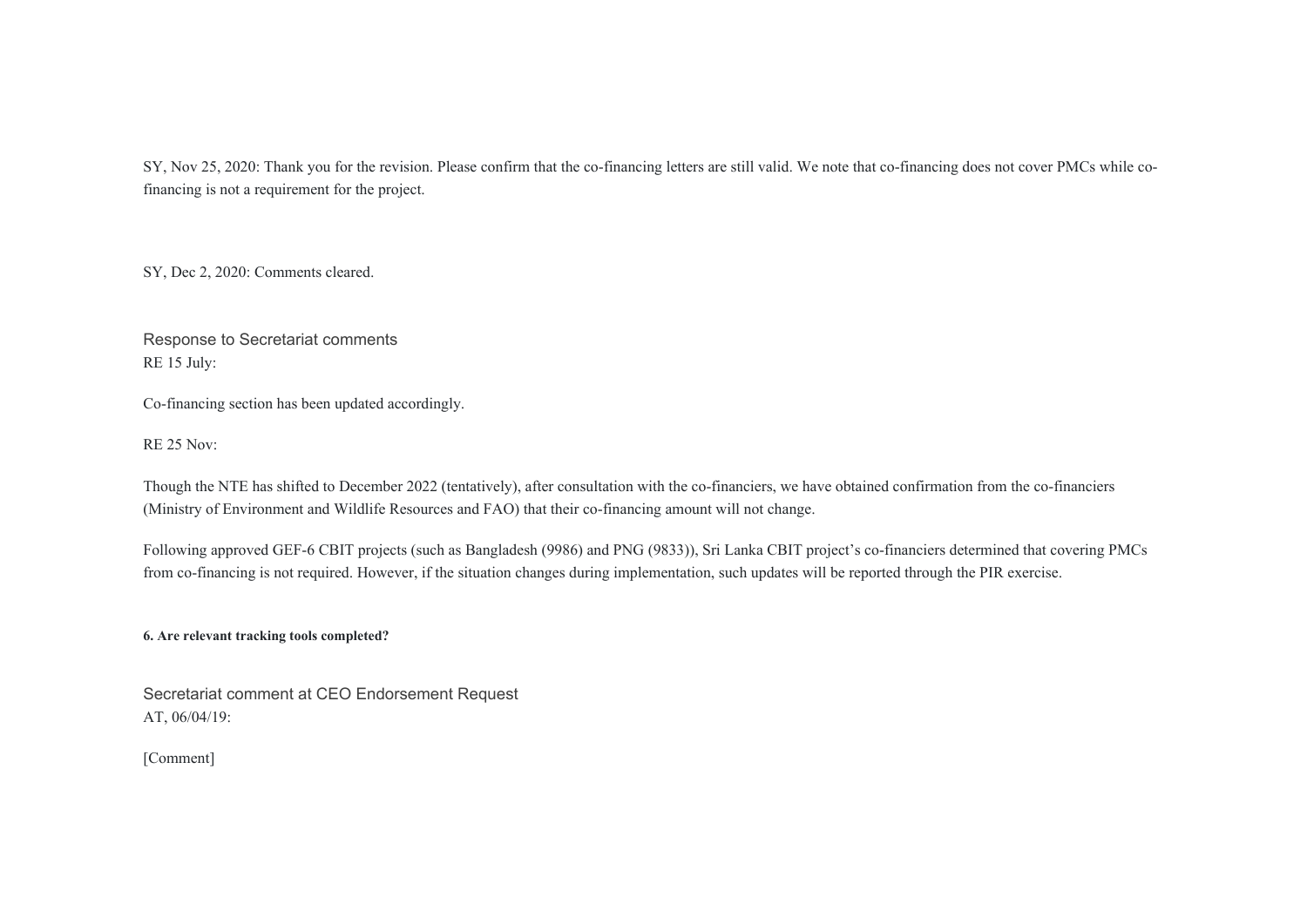The attached document on tracking tool provides the rating numbers (baseline: 2, Target: 7) for Indicator 3 (Quality of MRV system) which are inconsistent with ratings indicated in the CEO Approval Request and the Project Document (Appendix 1: Results Matrix). (Indicator 3, baseline: '2' is also indicated in Table 5 of Project Document). Please correct these ratings appropriately.

AT, 08/27/19: Comment clerared.

Response to Secretariat comments Updated Tracking Tool has been uploaded (Aug2019 version). **7. Only for Non-Grant Instrument: Has a reflow calendar been presented?** 

Secretariat comment at CEO Endorsement Request N/A

Response to Secretariat comments

**8. Is the project coordinated with other related initiatives and national/regional plans in the country or in the region?** 

Secretariat comment at CEO Endorsement Request AT, 06/04/19: Yes.

Response to Secretariat comments

**9. Does the project include a budgeted M&E Plan that monitors and measures results with indicators and targets?** 

Secretariat comment at CEO Endorsement Request AT, 06/04/19:

[Comment] Please address a comment stated in Box 2 and Box 3 above.

AT, 08/27/19: please see the comment in Box 12 relevant to the budget.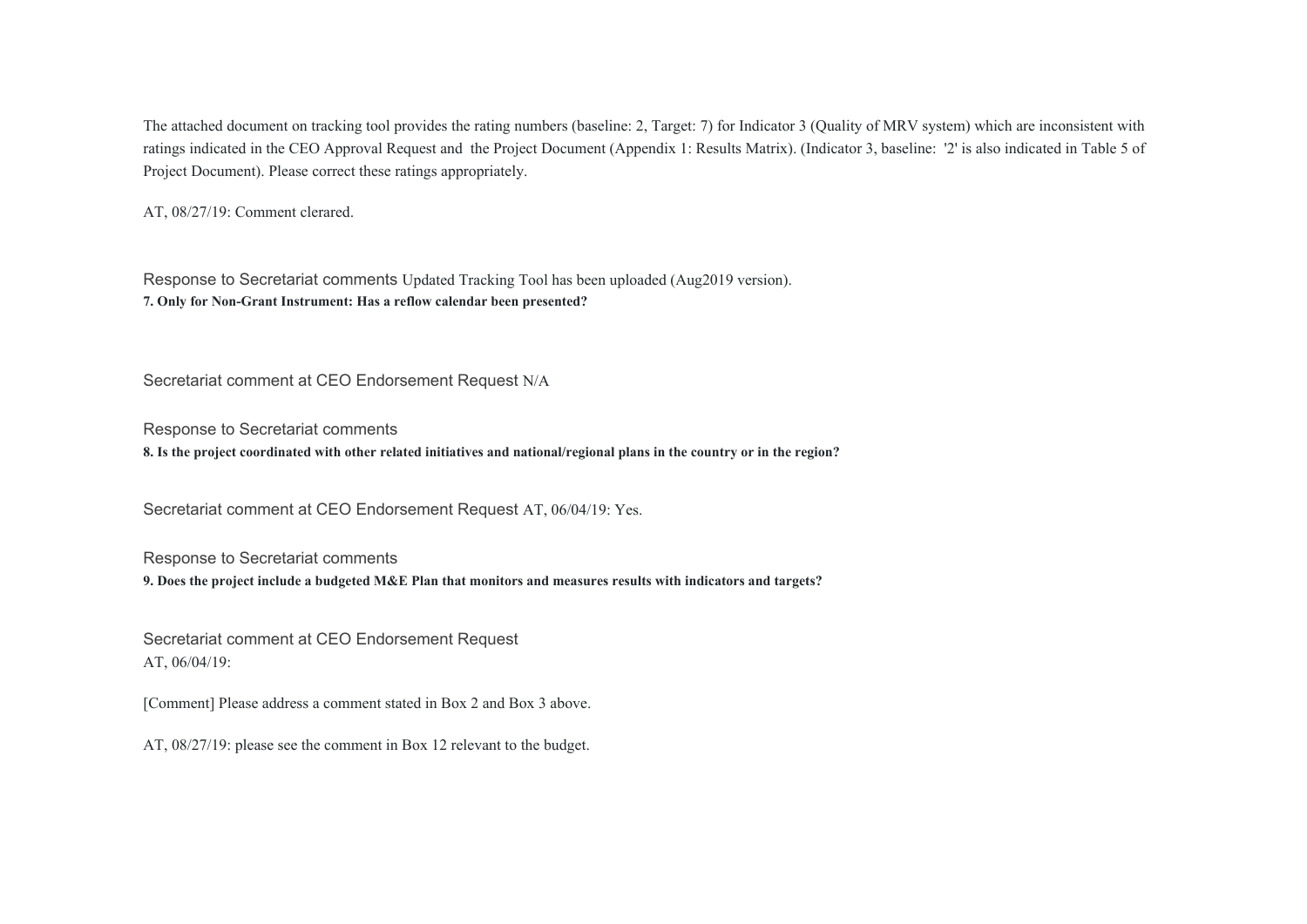SY, July 15, 2020: Thank you for revising the M&E table. Previous comments cleared.

SY, Nov 25, 2020: Please see the box 12. Please also consider that TE's deadline is six months before the completion date while project period is just two years (while FSP conducts TE six months before and after the project completion date).

SY, Dec 2, 2020: Comment cleared.

Response to Secretariat comments RE 25 Nov:

FAO's evaluation policy requires to conduct an evaluation meeting three months prior to the project completion, therefore, the final evaluation needs to be fielded about six months prior to the completion date to ensure a complete report would be ready. The M&E table also indicates such a timeline accordingly.

**10. Does the project have descriptions of a knowledge management plan?** 

Secretariat comment at CEO Endorsement Request AT, 06/04/19: Yes.

Response to Secretariat comments **Agency Responses** 

**11. Has the Agency adequately responded to comments at the PIF stage from:** 

**GEFSEC**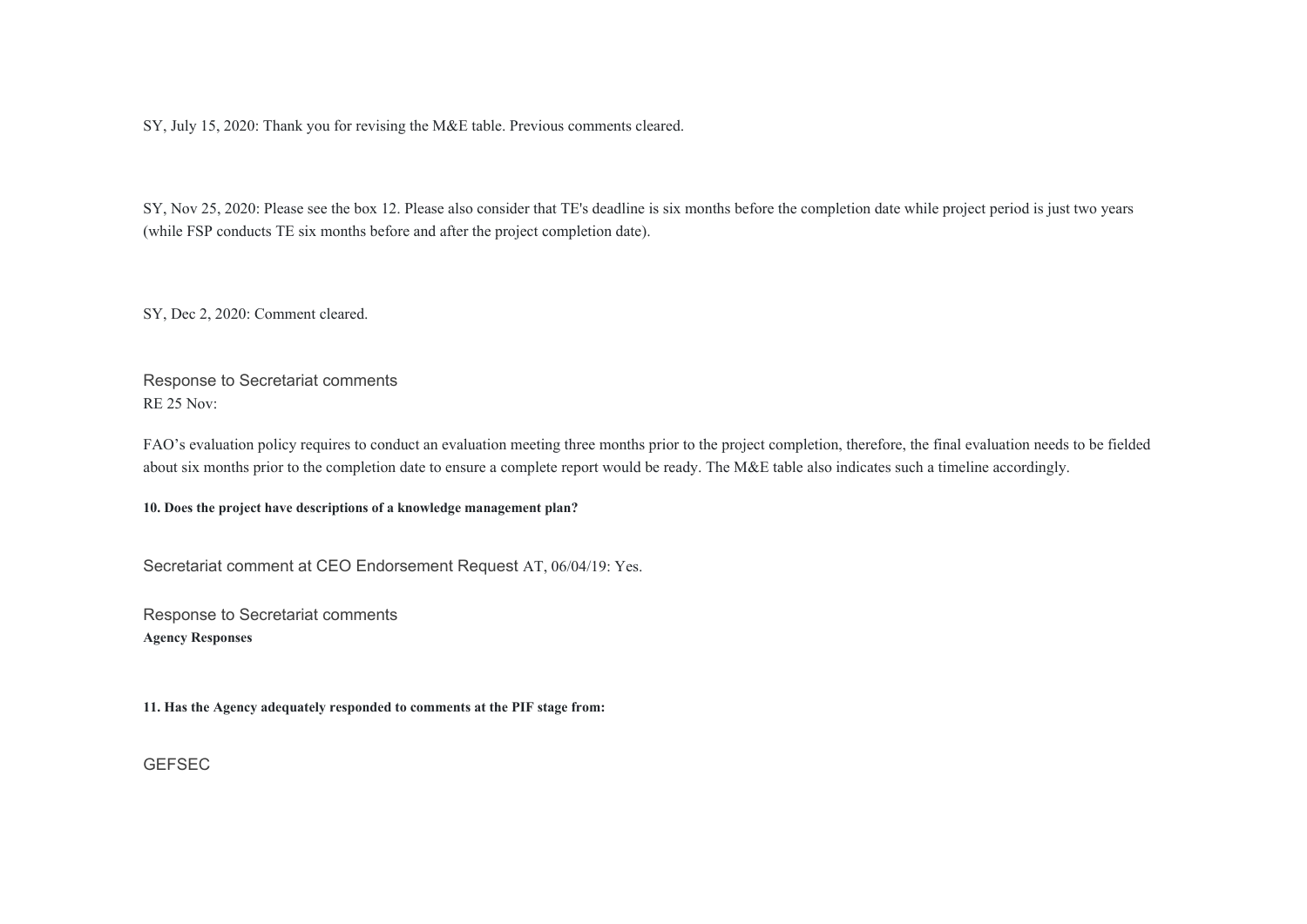Secretariat comment at CEO Endorsement Request AT, 06/04/19: Yes.

Response to Secretariat comments

STAP

Secretariat comment at CEO Endorsement Request

Response to Secretariat comments

GEF Council

Secretariat comment at CEO Endorsement Request

Response to Secretariat comments

Convention Secretariat

Secretariat comment at CEO Endorsement Request

Response to Secretariat comments **Recommendation**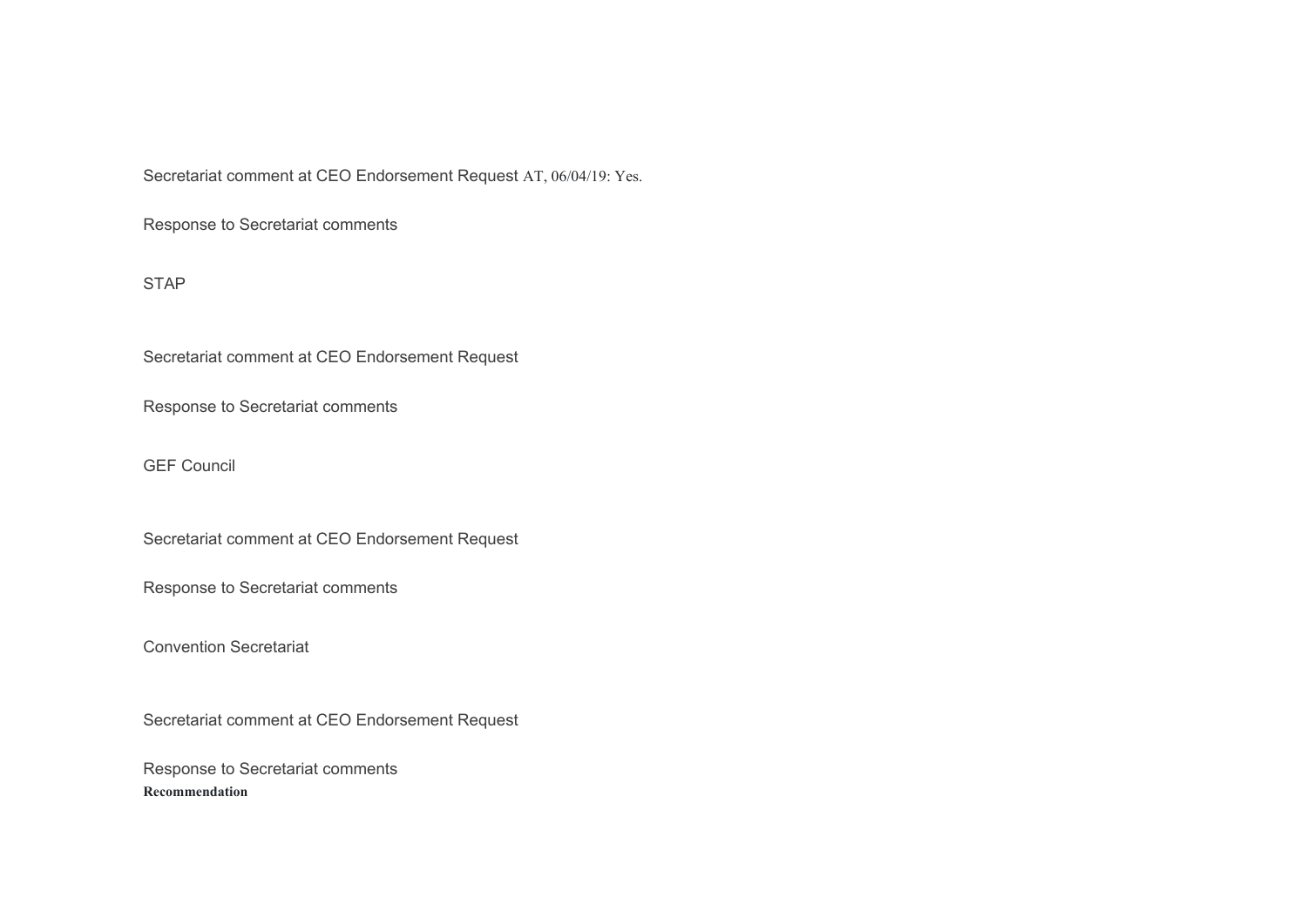#### **12. Is CEO endorsement recommended?**

Secretariat comment at CEO Endorsement Request AT, 06/04/19: Not at this time.

Please address all comments stated above. In addition; please also respond to the following comments.

(1) A. 4. Gender Equity and Women's Empowerment: Please work on the gender analysis including the context and corresponding responsive measures on gender issues in Sri Lanka, and summarize the result of the analysis in the CEO Approval Request and Project Document. Please refer to the Guidelines of Gender Equity. (https://www.thegef.org/sites/default/files/documents/Gender\_Equality\_Guidelines.pdf)

(2) CEO Approval Request, Part I: Project Information: "CBIT" should be "Yes". Please fix it.

(3) Part I/Table F (PPG amount proposed) doe not require in the CEO Approval Request. Please delete Table F. (Instead, the Agency needs to provide detailed funding amount of the PPG activities financing status in Part III.)

AT, 08/27/19: Thank you for the response. Response to comment (3) is noted. Comments (1) and (2) above in this box are cleared.

In terms of operational arrangement of the project, please address the following comments on the Agency's execution functions.

The PM reviewed the proposed role for the implementing Agency and the Execution partners based on the GEF's Guidelines on the Project and Program Cycle Policy (Annex 8, para. 7-9). This section was created with the intent of allowing -**on an exceptional basis only**- avenue for GEF Agencies to overcome situations of extreme low capacity challenges in certain countries.

Having checked the CEO Approval Request and the Project Document of this project, it is found that this project is not regarded as an exceptional case mentioned above.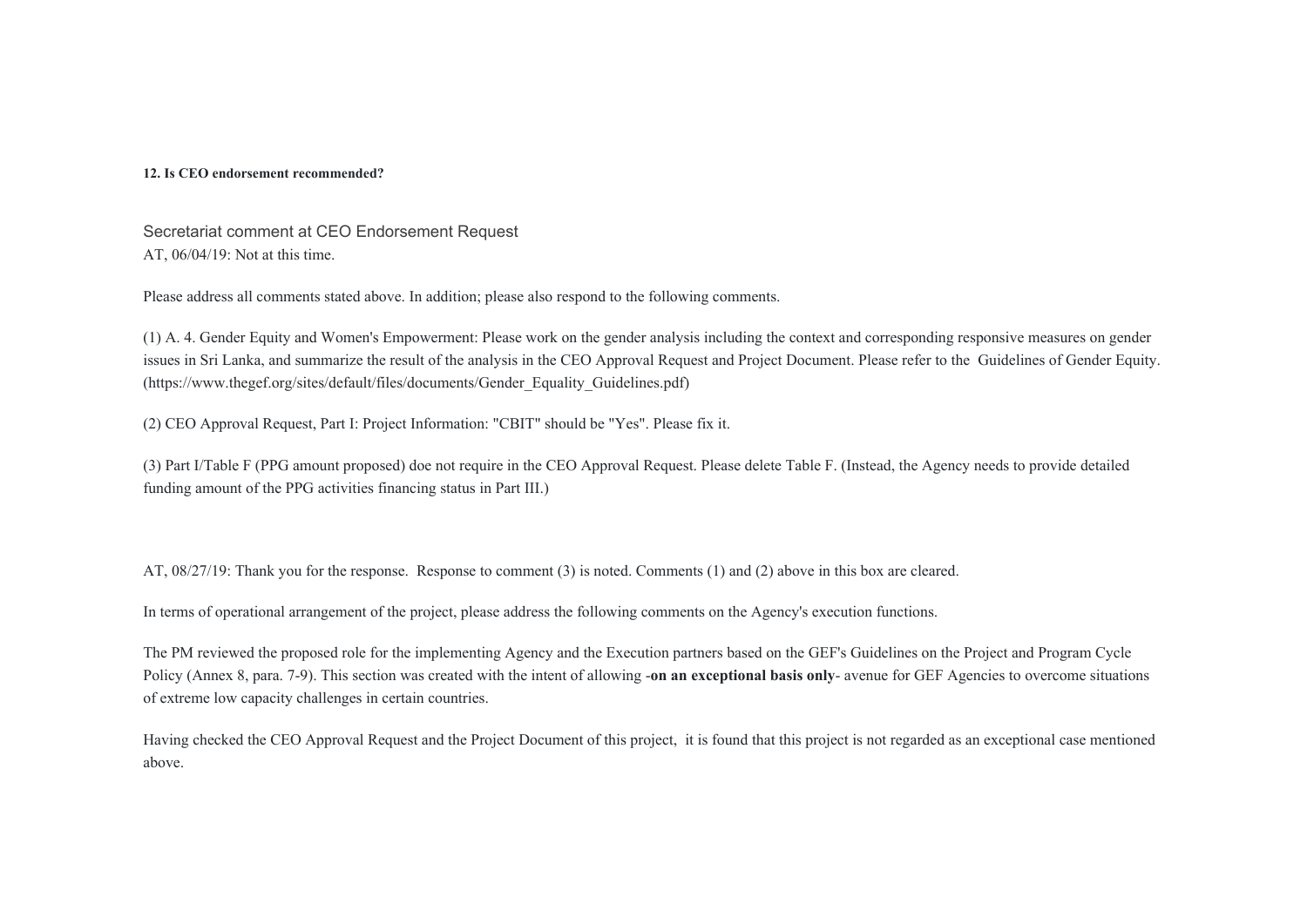In this regard, (4) **please delete any description mentioning the executing functions of the Agency from the CEO Approval Request and the Project Document.** Such descriptions seem to be found in the CEO AR: "A6. Institutional Arrangement and Coordination" and the ProDoc "Section 2: Project Governance and Operational Arrangement". For example;

"It is expected that the PMU's National Project Manager will split his/her 20% of time between the PMU's and FAO's offices in order to coordinate FAO's administrative support of the PMU's and FAO's offices in order to coordinate FAO's administrative support of the PMU's operational arrangements." and "Project Support Services. FAO's ";

"Project Support Services. FAO's country office will assist the PMU in providing six-monthly financial reports including a statement of project expenditures to the Project Steering Committee (PSC). FAO will also assist the PMU in the preparation of budget revisions and in tracking the project's finances via FAO's financial management system."

(5) Please clarify if the budget would not be allocated for executing functions of the Implementing Agency, and revise the budget plan to avoid executing functions by Implementing Agency if necessary.

SY, July 15, 2020: Thank you for updating. The previous comments are cleared. Please see additional comments in the above boxes (in particular co-financing). Also, please review a stakeholder engagement plan in accordance with the stakeholder engagement policy, as appropriate.

SY, Nov 25, 2020: Thank you for revisions. There are additional comments in boxes above to be addressed. Further, please address the below points in the budget table.

- 1. The final report and processing final report are separated in the budget table which should be in one budget line (and on M&E plan).
- 2. The final report budget on M&E is \$20,000 on both the Portal and ProDoc while it is \$40,000 in the budget table while this is a one-time activity. Please address.
- 3. There is a budget line "Miscellaneous including contingencies" that is handled by FAO but it is charged to GEF funding. Please address.

SY, Dec 2, 2020: Comments cleared.

#### Response to Secretariat comments

(1) This has been addressed in the section A.4 Gender Equality and Women's Empowerment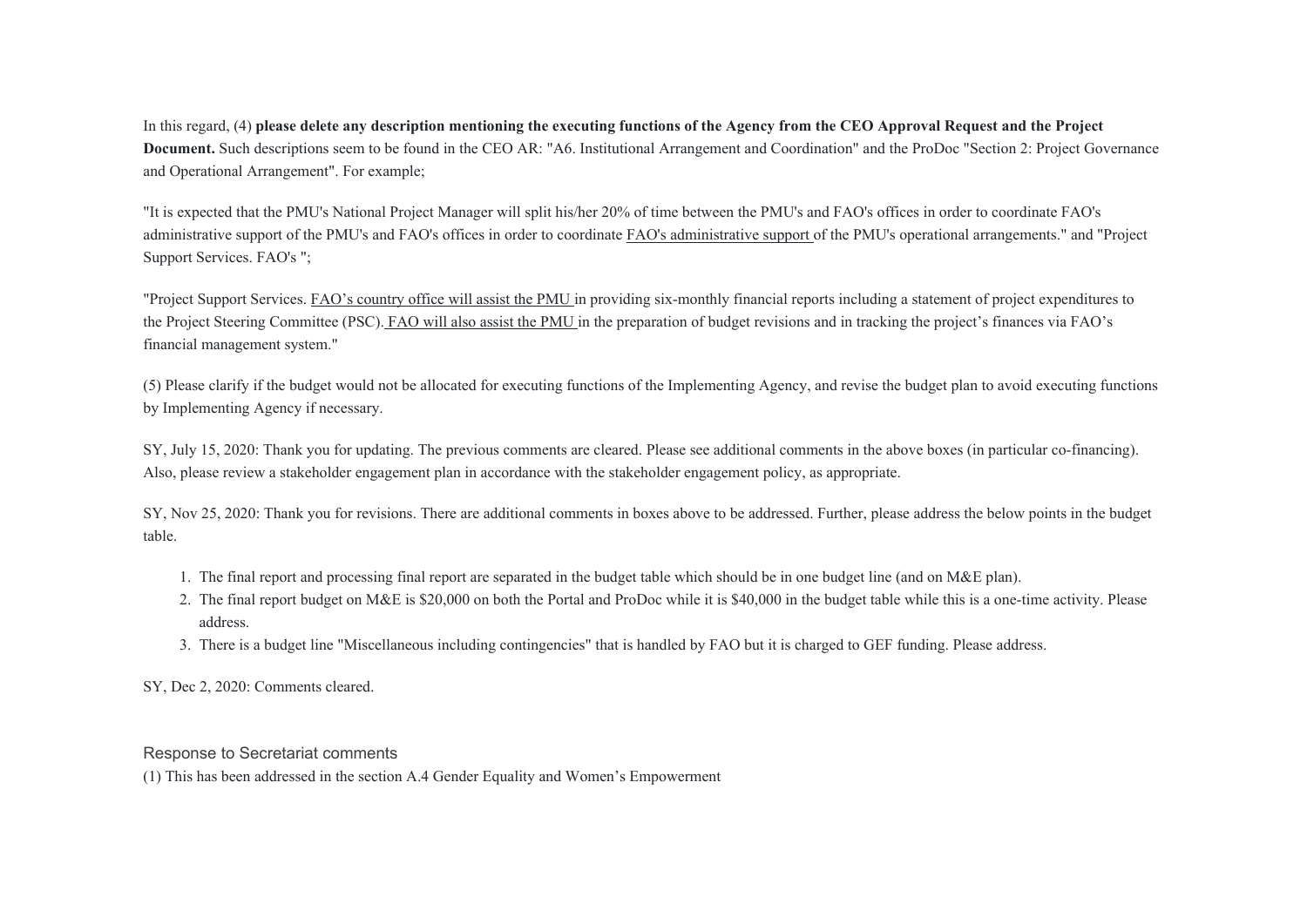(2) This has been done to show "Type of Trust Fund" as CBIT.

(3) Table F can't seem to be removed by unticking the box. This may be caused by the fact that the project already received/included the PPG.

RE 27 Aug:

(4) The project document has been updated accordingly.

(5) FAO will retain evaluation budget only. The project budget will only pay the actual inputs into the evaluation while the oversight/ QA costs will be on agency fees

RE 15 July:

The co-financing category, stakeholder section, and the risk table have been updated accordingly.

#### RE 25 Nov:

1. Final Evaluation and Terminal Report activities have been merged in the M&E and the budget tables accordingly.

2. The amount for the Final Evaluation has been updated accordingly in the Portal, ProDoc and the budget table.

3. Miscellaneous budget has been adjusted by allocating fully to the partner.

**Review Dates** 

**Secretariat comment at CEO Endorsement Request <b>Response to Secretariat comments** 

**First Review 6/6/2019**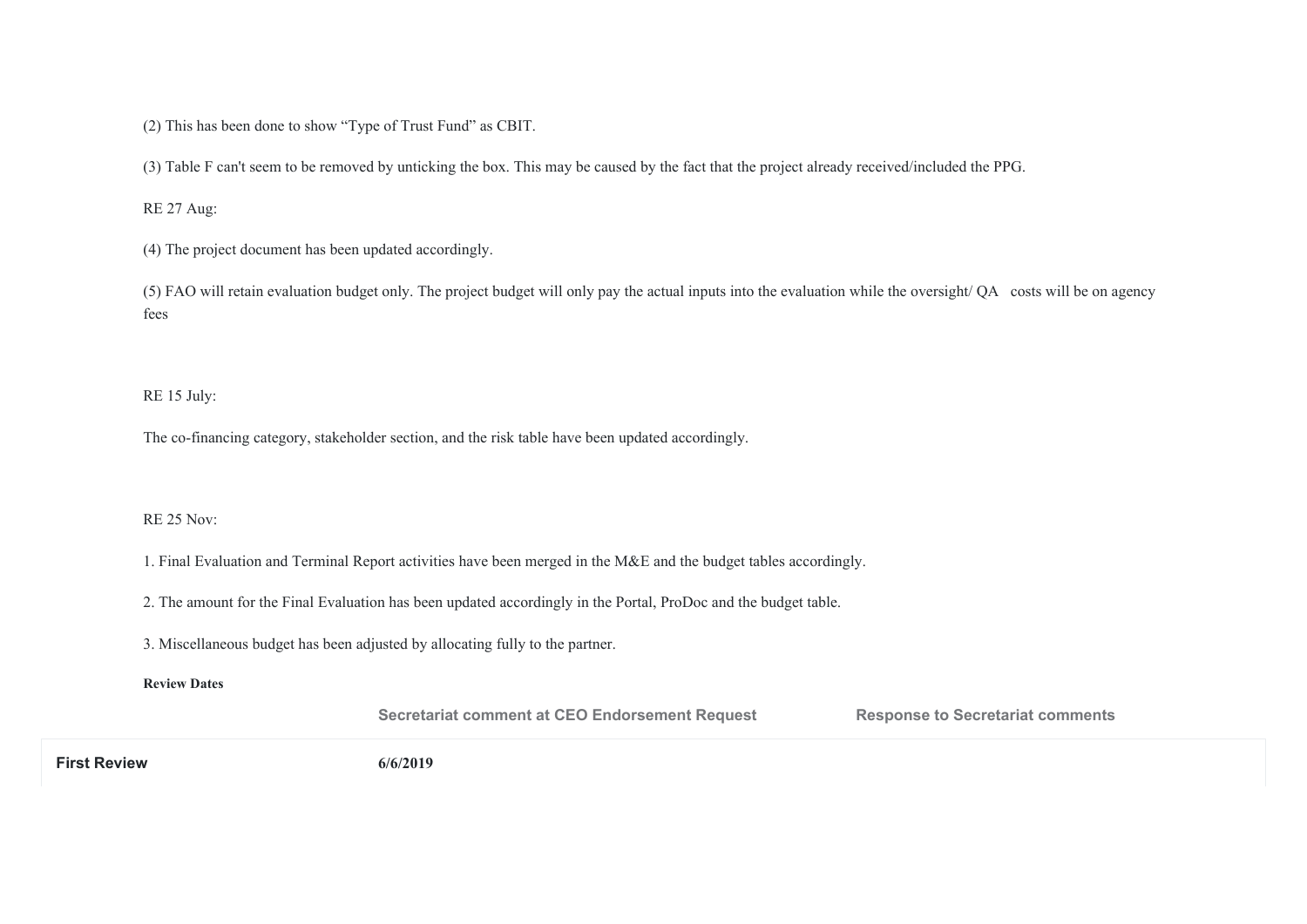#### **Secretariat comment at CEO Endorsement Request Response to Secretariat comments**

| <b>Additional Review (as necessary)</b> | 8/27/2019  |
|-----------------------------------------|------------|
| <b>Additional Review (as necessary)</b> | 7/15/2020  |
| <b>Additional Review (as necessary)</b> | 11/25/2020 |
| <b>Additional Review (as necessary)</b> |            |

**CEO Recommendation** 

#### **Brief Reasoning for CEO Recommendations**

The objective of this CBIT project is to enhance Sri Lanka's capacity to implement its Nationally Determined Contribution (NDC) by meeting the reporting requirements of the Enhanced Transparency Framework (ETF) under the Paris Agreement for the Agriculture, Forestry and Land Use (AFOLU) sector.

Sri Lanka originally submitted its Intended Nationally Determined Contribution to the UNFCCC in October 2015, resubmitted its current version in April 2016, and ratified the Paris Agreement in September 2016.

Sri Lanka's greenhouse gas (GHG) emissions from the AFOLU sector measured nearly 10.3 Mt CO2 eq, accounting for nearly 23% of the country's total GHG emissions in 2014. The Sri Lankan economy is growing rapidly, and consequently, the country's natural resource base is experiencing increased deforestation, land degradation and food insecurity. These negative externalities are further compounded by the ever-increasing negative impacts of climate change.

Sri Lanka's NDC includes both mitigation and adaptation actions. Mitigation actions cover the energy, transportation, industry, waste and forestry sectors, and adaptation actions span multiple sectors including human health, food security, water and irrigation. However, lack of transparency of these actions, in particular in the AFOLU sector, is a challenge to promote the Paris Agreement in Sri Lanka. In order to enhance the transparency of these actions, clear and robust institutional arrangements are needed for more effective coordination of sector-specific information, comprehensive and regular reporting of greenhouse gas (GHG) inventories, and the capacity to track progress and other MRV activities are required in Sri Lanka.